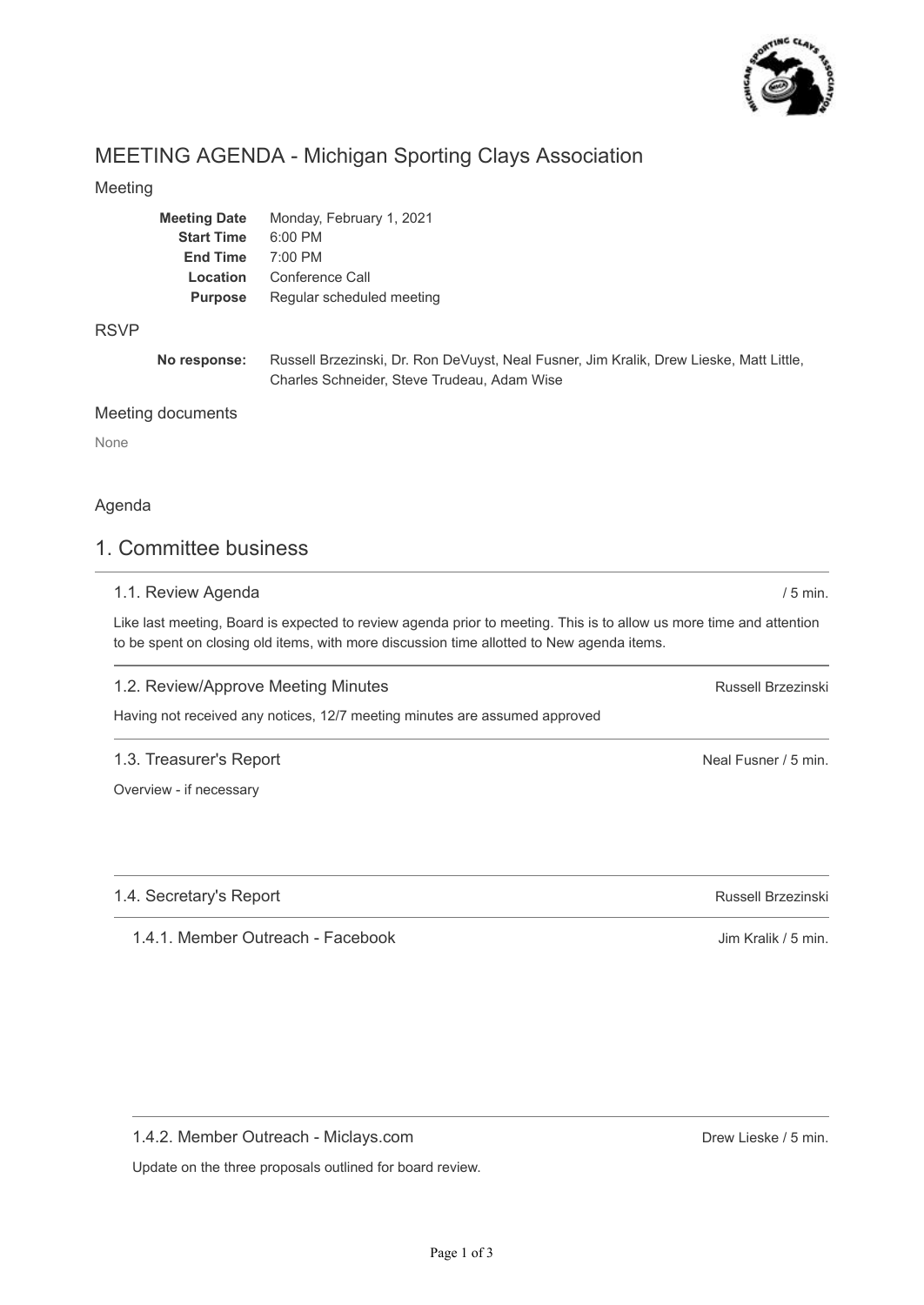

- 1. no change in protocal for state shoot venue selection
- 2. e-vote of all registered members MSCA
- 3. E-vote of all MSCA members in attendance at shoot

# 2. OLD BUSINESS

#### Russell Brzezinski / 20 min. 2.1. State Shoot/GLC Host Club Participation & Process for Determining State Shoot Venue

Discussed at 4/22/20 Meeting: We need to understand better why there isn't greater participation from clubs to host tournaments to provide our membership with more options. Further exploration is required, may need to survey clubs. Steve recommended MSCA allow for electronic voting for the membership to decide upon the host club for the State Shoot. Kathy made the same recommendation last year. It was not supported. Again, this would require a By-laws change. Concerns raised the 2/3 of the MSCA membership does not participate in the tournament. Needs further discussion. May survey the membership.

Discussed at the 6/1/20 meeting: KML can create survey re: preference for selecting shoot. Drew would like the survey to include who is allowed to vote. Jim will write something up for us to react to regarding the subject. We may not elect to poll the membership. Exploring options; needs further discussion.

#### Jim's 6/3/20 email to the Board:

"On the discussion of change to the selection of the State Shoot, when/if we decide to poll the membership, I would like to pose the following to the Facebook page community:

(draft) Discussion has been initiated between member shooters and the MSCA Board on the way the host venue for the State Shoot is selected. Currently, in accordance with the MSCA By-Laws Article X, the host club selection is made by the MSCA general membership by vote. Each MSCA shooter in good standing and in attendance at the current year's State Shoot selects between the presented bids. No proxy votes are allowed. An announcement is then made, usually at the State Shoot dinner.

The MSCA Board would appreciate any thoughts and suggestions from the membership on whether to continue the current State Shoot selection procedure or pursue adjustments, keeping in mind that any changes would necessitate a change also to the current By-Laws. Please respond via email or Messenger (NOT COMMENTS TO THE FACEBOOK PAGE) and include your NSCA membership number. Thank you, The MSCA Board (end draft)"

#### 7/6/20: Deferred

8/3/20: Combined this topic with 2.5: MSCA Membership Survey re: Voting on State Shoot moving forward.

Russell asked about thoughts or ideas people might have on how this could be different. There are 4 clubs that are eligible to host the State Shoot. How do we help other clubs prepare for meeting the criteria and hosting the GLC? We only receive 2 bids for the 2021 State Shoot. There was much discussion about how to promote our shoots and encourage participation, from raffles of firearms, to the "Shoot the State" campaign. It was decided that this year we will move forward with MSCA members who participate in the 2020 State Shoot voting for the 2021 State Shoot, as indicated in the Bylaws. Suggestions made regarding moving toward a rotation of qualifying clubs for the State Shoot with signed contracts (in lieu of bids) to meet expectations from the host club. If a club cannot host their year, they could pass and the venue would move to the next club in the rotation. This needs further discussion and an eventual likely vote of the MSCA membership. Any changes would require a change in the Bylaws.

9/14/20: Will hold a special meeting to address this agenda item.

10/2/20: Will wait until more Board members present.

~~~~~~~~~~

<sup>12/7/20</sup> discussion around the protocol for cancellation of events.